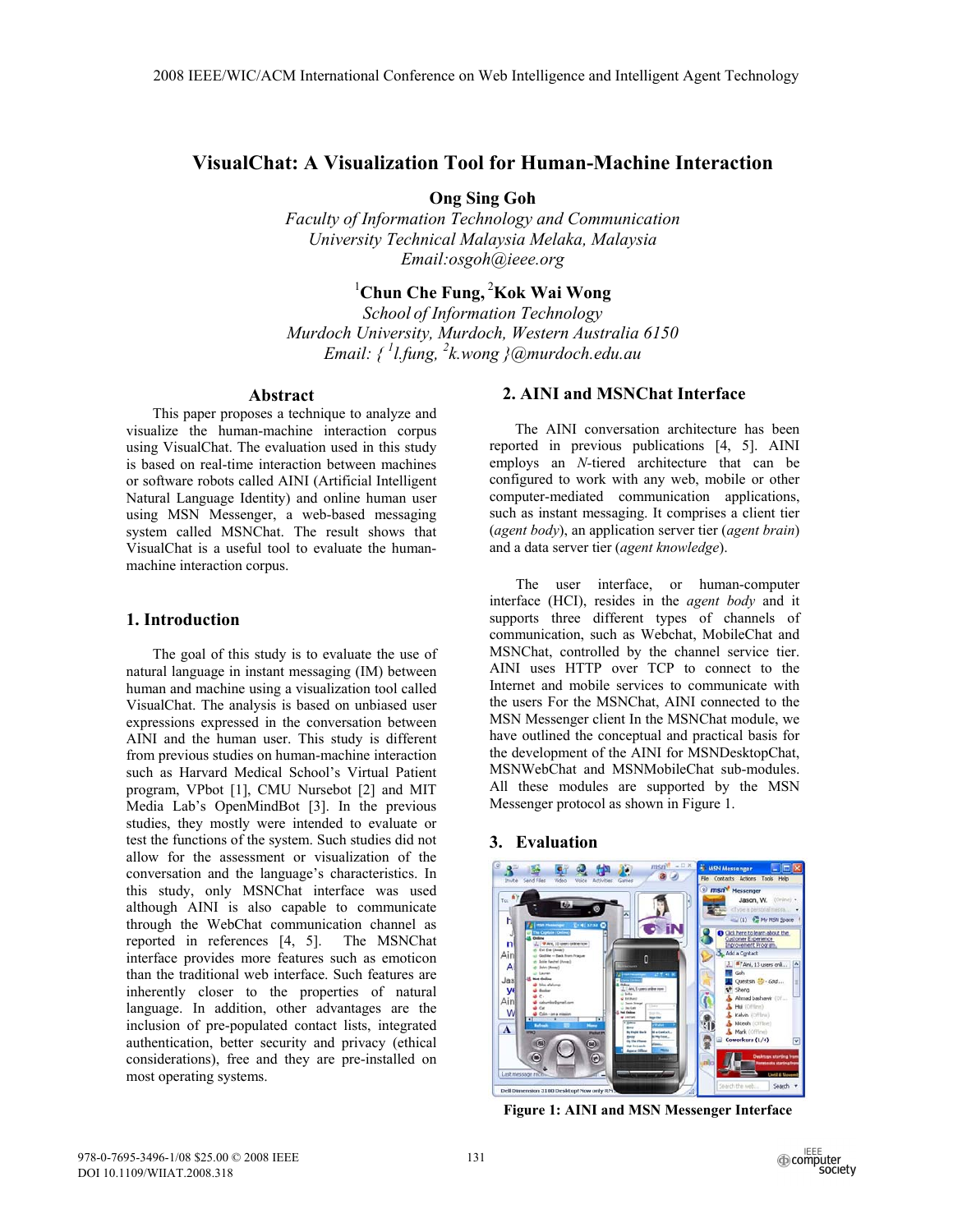In this evaluation, data collection is via a publicly accessible system which encourages spontaneous human–computer interaction. In this paper, results obtained from real-time humancomputer exchanges using Chat are reported. The study is based on the corpus of utterances taken from the IM texts using MSNChat.

The evaluation of this research is also aimed at improving the understanding of the retrieval results

comparisons between the features of human and machine conversations.

As shown in Figure 2, the system provides an interactive visualization environment that allows the user to navigate across the sequence of conversation. The top left corner  $(\bullet)$  shows the statistics such as word frequency and the top ten words extracted from the conversation logs. The bottom left  $(\bullet)$  corner node represents a typical single chat session between AINI and 'her' buddy



**Figure 2: An Example of Visualization Chat between Human-Machine in IM using VisualChat** 

using visualization techniques. Visual representations could accompany textual communication to enhance the interaction. In particular, this is facilitated by computers which are capable to create and share visual objects through graphics and communication software [6]. In this study, visualization tools have been developed to capture the IM characteristics and to facilitate the analysis of the chat activities.

VisualChat was built with Processing<sup>1</sup> to visualize and analyze the human-machine conversation logs. The Processing software environment is written in Java. VisualChat is capable to display the timeline of several textual conversations simultaneously and enabling the discovery of utterance lengths and specific reoccurring keywords. The application reads conversation messages in Microsoft MSN XML format and generates a graphical display that allows

(userID1003) on 1 April 2007. Each ring (or row) represents a total number of AINI's buddies. The right most end  $(\odot)$  with the light colour node (yellow) indicates the starting point of the conversation in the network. Each node is a session of dialogue and the utterance appear collectively as a graph. The population of nodes also increases depending on the number of conversations that have occurred on that particular day. However, the history of the conversation is continually updated as soon as the users return. Thus the visualization gives an illustration of the dominant concepts and their frequency, as well as the intensity of the communication between human users and the conversation agents.

## **4. An Example of Conversation Log**

 A Chatlog System has been developed using MySQL to store user messages to a secondary storage located at the *agent knowledge in the data layer*. The storage provides real-time archiving of

<sup>1</sup> **Processing** is programming software can be downloaded at http://processing.org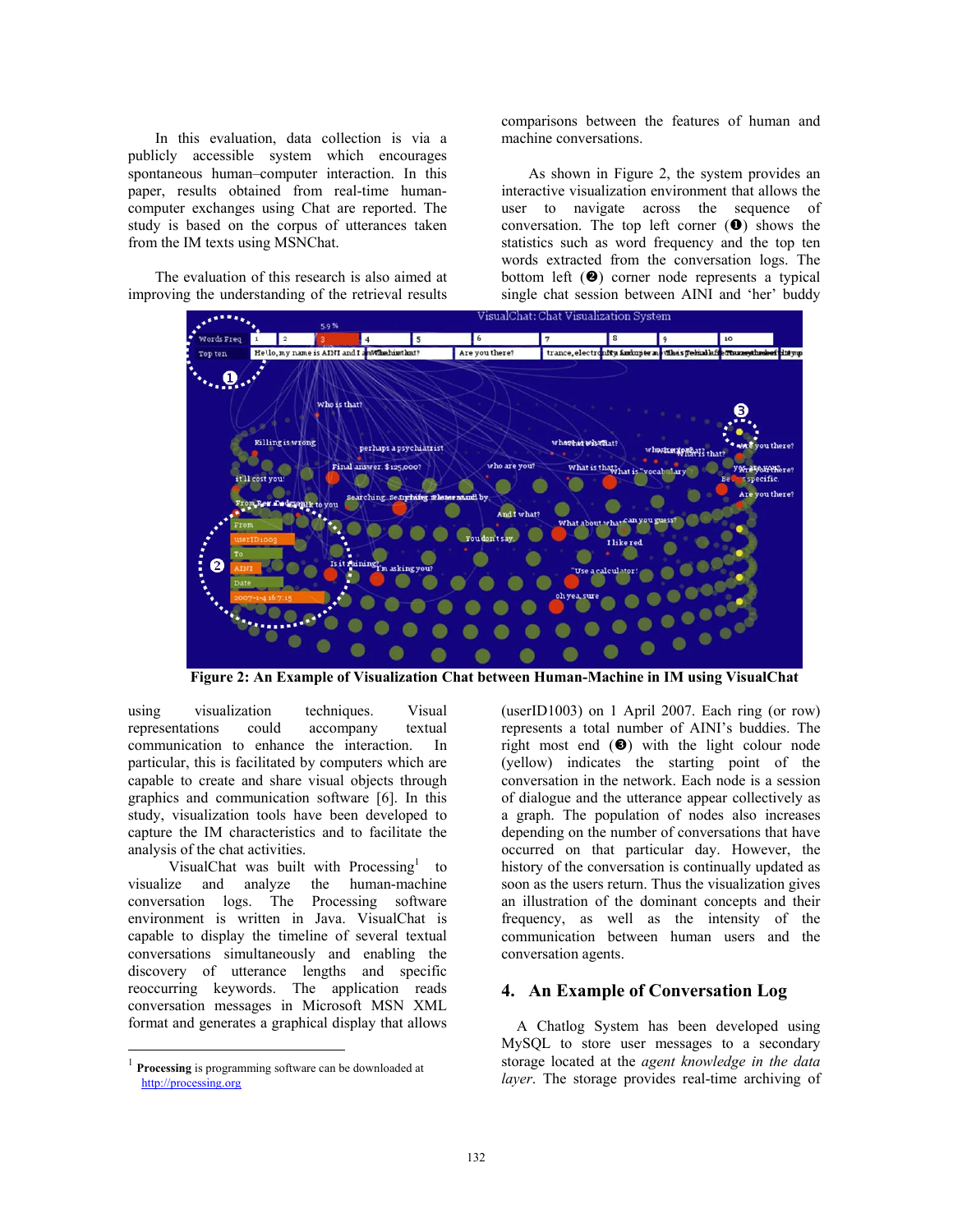the chat messages so that they can be searched by keywords and user ID. This also allows topic-based retrieval and replay of the chat sessions. These chat messages are essentially plaintext messages that are quite small in comparison with images, videos, or documents. These plaintext messages, also known as instant messages, are the regular messages sent between the chatting buddies on MSN messenger. The history of the conversation can be extracted and saved in XML format for the analysis using the VisualChat tool. An example of the XML format is shown in Figure 3.

```
<Message Date="2007-1-3" Time="21:57:54" 
SessionID="1"> 
    <From> <User FriendlyName="userID1001"/> 
     </From> 
    <To> <User FriendlyName="AINI"/> 
    \langle/To\rangle <Text Style="font-family:MS Shell Dlg; 
color:#000000;"> Hey , nice to meet u. How I can
call u?</Text>
</Message> 
<Message Date="2007-1-3" Time="21:57:57" 
SessionID="1"> 
    <From> <User FriendlyName="AINI"/> 
     </From> 
    <To> <User FriendlyName="userID1001"/> 
    \langle/To> <Text Style="font-family:MS Shell Dlg; 
color: #0000000; "> just call me \bullet ommer </Text>
</Message>
```
**Figure 3: An Example of ChatLog Session between AINI and Human Buddy "userID1001"**

## **5. Results**

The data collected from human-machine interaction was analyzed using techniques from Conversation Analysis [9]. Conversation Analysis is a method originally used for analyzing spoken conversation between humans. The techniques are now used for analyzing the text chat in humanmachine conversations. Through an examination of the transcripts, Conversation Analysis derives the coherence from the sequences of utterances.

Pronouns occur more frequently in conversation compared to written text. This is shown in Table 1 by comparing AINI chats with 65 buddies reported in reference [5]. There is significant difference between the frequencies in AINI and human conversation in IM. AINI scored higher in log likelihood (LL) on the singular first-person pronoun "*I*" (LL: +71.73), second-person pronoun "*you*" (LL: +0.23), third-person pronoun "*we*" (LL: +1.56) and the objective personal pronouns "*it*" (LL: +11.17), and "*me*" (LL: +3.0`).

| <b>Table 1: Frequency List of Pronouns Human-</b> |
|---------------------------------------------------|
| <b>Machine Interaction used in IM</b>             |

|      | <b>Instant Messaging</b> |          |       |
|------|--------------------------|----------|-------|
| Word | <b>AINI</b>              | LL       | Human |
| you  | 748                      | $+0.23$  | 439   |
|      | 851                      | $+71.73$ | 297   |
| it   | 317                      | $+11.17$ | 137   |
| We   | 45                       | $+1.56$  | 36    |
| they | 17                       | $-0.73$  | 14    |
| Me   | 182                      | $+3.01$  | 88    |

**LL**: Log Likelihood, indicating the distinctiveness (or significance of the difference) between the frequencies in IM corpus (human vs machine).

It is observed that pronouns are used more often by AINI. For example, in the bigrams analysis, discourse verbs such as *I am* (1.10%), *do you* (0.90%), *are you* (0.60%), *tell me* (0.30%) occurred more frequently in AINI. To simulate human trust and expressions during the chat, AINI frequently uses personal and polite words such as *I will* (24 times), *yes I* (33 times), *I love* (8 times). Even in the *n*-gram analysis, words along the lines of *nice* are used with more prominence in the AINI conversation, such as *nice work if you* (LL: +5.9), *nice to meet you* (LL: +10.7), *nice I guess flowery* (LL: +7.3) appeared more often in AINI, to give an impression of human feelings. Nass [10] suggested that the better a computer's use of language, the more polite people will be to it. Discovery of information in human-machine interaction which could not be seen before can also be visualized using VisualChat as shown in Figure 4. Graphical exploration has the advantage to highlight some features in the communication such as *humanness interaction* by using "pronouns". The color intensity of the text varies according to the frequency. Higher frequency words are brightly colored, while the ones with lower frequency are less bright.

#### **6. Conclusions**

Based on the proposal and evaluation described in this paper, a statistical based approach supported by a visualization tool enhanced the visualization of the common communication characteristics found in the human-machine interaction corpus on the webbased system. The evaluation suggested that IM conversations display considerable variations between human-human and human-machine. The contributions in this paper are the identification of the needs to provide improved communication in the